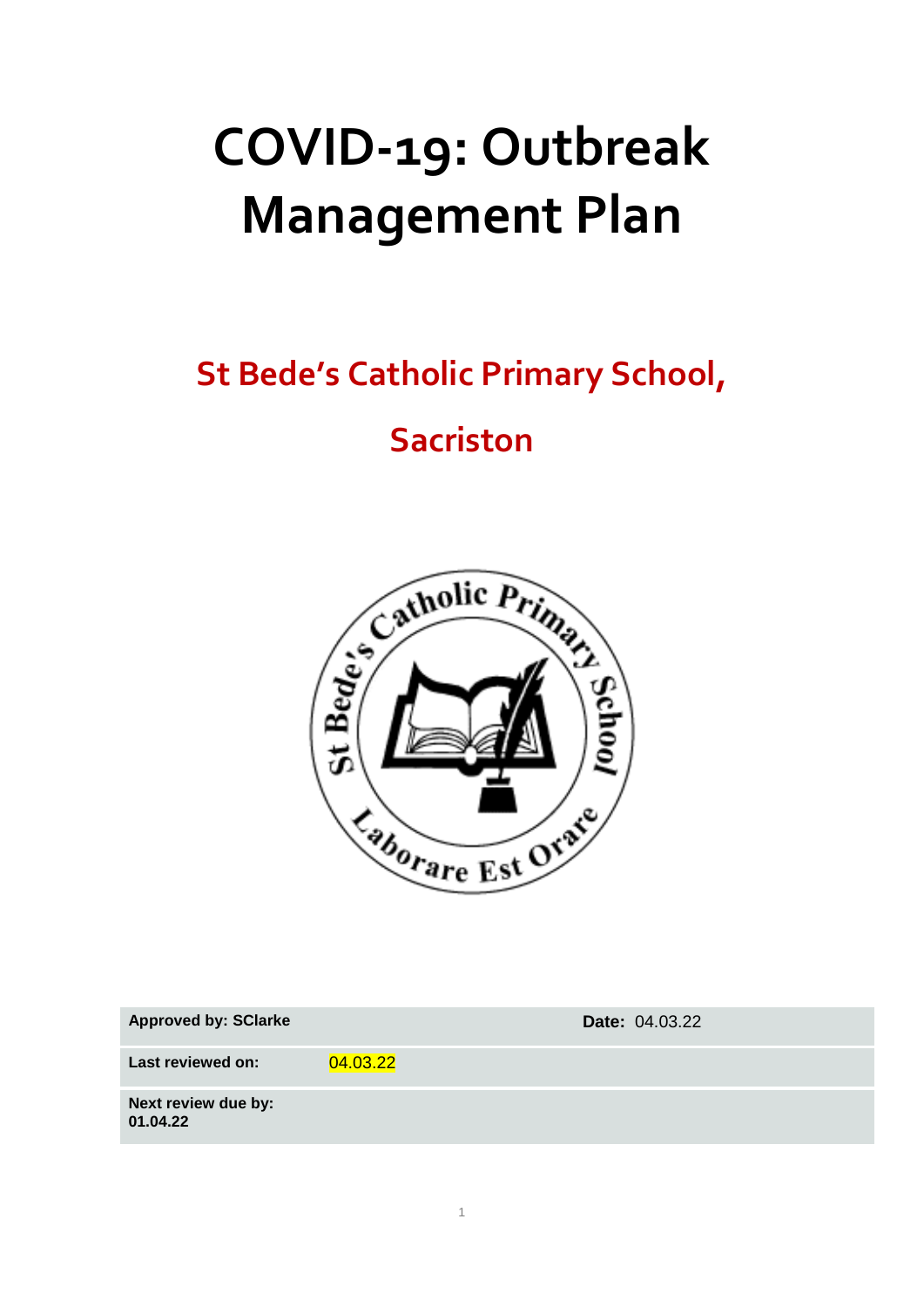#### **1. Purpose**

The outbreak (contingency) plan template for schools aims to guide schools in the actions which they need plan for to respond to either a local outbreak of COVID-19 (including variants of concern) or an outbreak in their setting.

This V6 template has been revised in accordance with the most recent version of the national contingency framework for education and childcare settings and should be read alongside this national document.

#### *Contingency framework: education and childcare settings (updated 24th February 2022)*

Link: [www.gov.uk/government/publications/coronavirus-covid-19-local-restrictions-in-education](http://www.gov.uk/government/publications/coronavirus-covid-19-local-restrictions-in-education-and-childcare-settings/contingency-framework-education-and-childcare-settings)[and-childcare-settings/contingency-framework-education-and-childcare-settings](http://www.gov.uk/government/publications/coronavirus-covid-19-local-restrictions-in-education-and-childcare-settings/contingency-framework-education-and-childcare-settings)

The contingency framework describes the principles of managing local outbreaks of COVID-19 (including responding to variants of concern) in education and childcare settings and sets out that local authorities, directors of public health (DsPH) and UKHSA health protection teams (HPTs) are responsible for managing localised outbreaks and that they play an important role in providing support and advice to education and childcare settings. The measures described in the contingency framework are reflected in this template.

#### **2. Context**

#### *Schools COVID-19 operational guidance (updated 24th February 2022)*

#### Link[: https://www.gov.uk/government/publications/actions-for-schools-during-the-coronavirus](https://www.gov.uk/government/publications/actions-for-schools-during-the-coronavirus-outbreak)[outbreak](https://www.gov.uk/government/publications/actions-for-schools-during-the-coronavirus-outbreak)

The preventative measures which schools need to maintain are outlined and covered in this guidance. Schools require a current risk assessment and proportionate control measures including: good hand hygiene, good respiratory hygiene, environmental cleaning, good ventilation, and the management of cases in line with current public health advice. Schools should continue to encourage uptake of COVID-19 vaccination for eligible students and staff.

#### **3. Thresholds for Action**

National guidance recommends that for most settings it will make sense to think about taking extra action if the number of positive cases substantially increases. The thresholds, detailed below, can be used by settings as an indication for when to seek public health advice if they are concerned and appendix 1 provides details of the process for contacting Durham County Council.

#### **Mainstream primary and secondary schools:**

A higher than previously experienced and/or rapidly increasing number of staff or student absences due to COVID-19 infection

Or

A cluster of cases where there are concerns about the health needs of vulnerable staff or students\* within the affected group

Or

If any case of COVID-19 in school has resulted in that person being hospitalised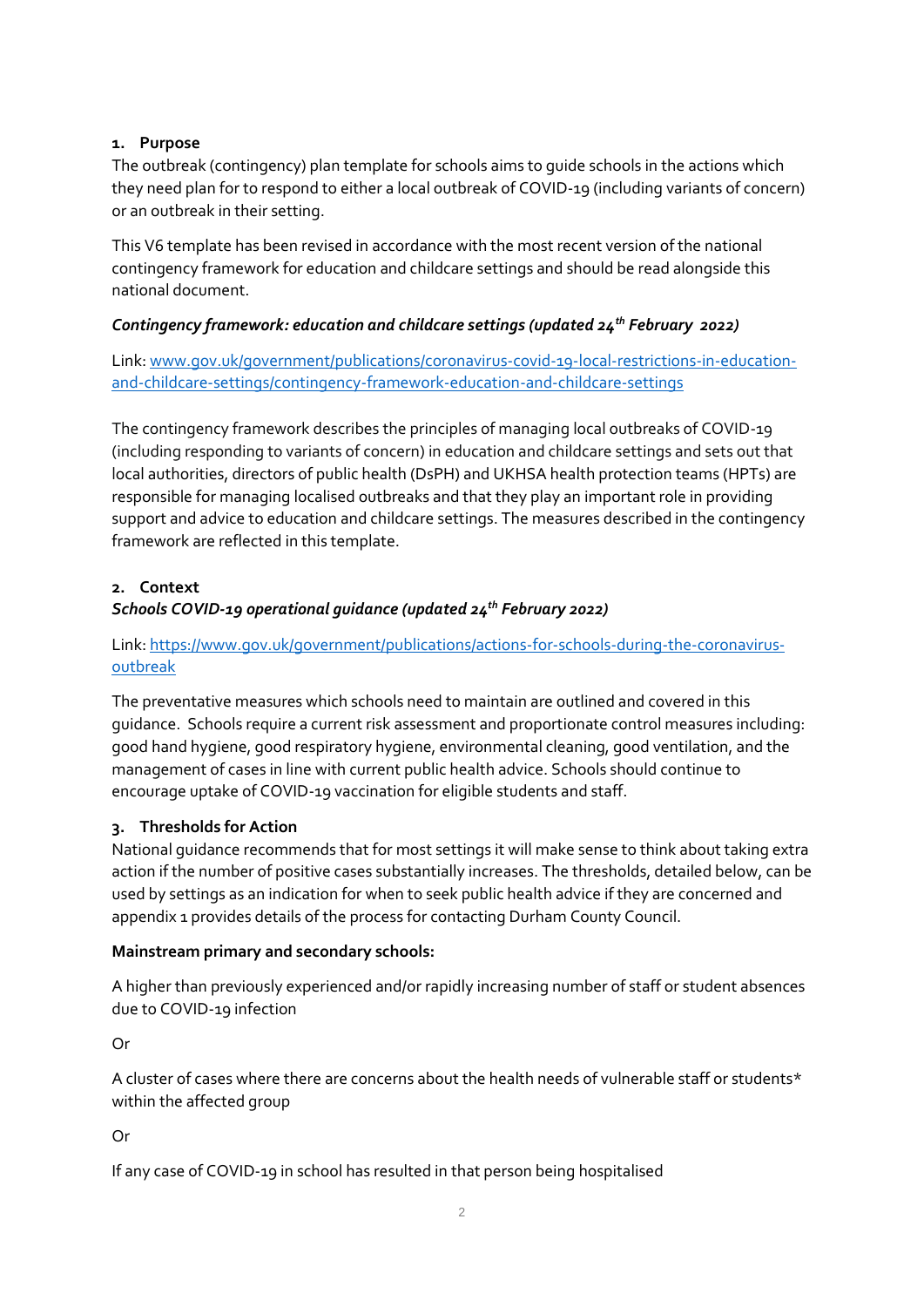\* NHS information regarding children, young people and adults who are at high risk from COVID-19:

[https://www.nhs.uk/conditions/coronavirus-covid-19/people-at-higher-risk/who-is-at-high-risk](https://www.nhs.uk/conditions/coronavirus-covid-19/people-at-higher-risk/who-is-at-high-risk-from-coronavirus/)[from-coronavirus/](https://www.nhs.uk/conditions/coronavirus-covid-19/people-at-higher-risk/who-is-at-high-risk-from-coronavirus/)

A standard outbreak definition is two or more confirmed COVID-19 cases associated with the setting with an onset of illness in the last 14days and:

 where the cases are likely to have been exposed to each other using the close contact definition (within 2m for more than 15minutes, within 1m for 1minute, within 1m and face to face for any amount of time, shared a small vehicle for any amount of time)

Or

where the there is no sustained community transmission

#### **4. Outbreak assessment**

An assessment of an outbreak is undertaken, in most instances when the threshold for action is reached, by working with public health who will advise on public health actions and this assessment is made taking into account the current position regarding COVID-19 in the population.

#### **5. Outbreak assessment during March 2022**

The management of COVID-19 outbreaks in all schools is currently in a period of transition between management by DCC (as has been the position during the 2 years of the pandemic) to the NE Health Protection Team who are part of UK Health Security Agency (UKHSA). This transition will occur during March, and you will be informed prior to the transition taking place.

Currently whilst DCC support the management of outbreaks please follow the processes in this document.

Mainstream schools where there are any cases associated with the setting where there are:

A cluster of cases where there are concerns about the health needs of vulnerable staff or students\* within the affected group

Or

If any case of COVID-19 in school has resulted in that person being hospitalised

\* NHS information regarding children, young people and adults who are at high risk from COVID-19:

[https://www.nhs.uk/conditions/coronavirus-covid-19/people-at-higher-risk/who-is-at-high-risk](https://www.nhs.uk/conditions/coronavirus-covid-19/people-at-higher-risk/who-is-at-high-risk-from-coronavirus/)[from-coronavirus/](https://www.nhs.uk/conditions/coronavirus-covid-19/people-at-higher-risk/who-is-at-high-risk-from-coronavirus/)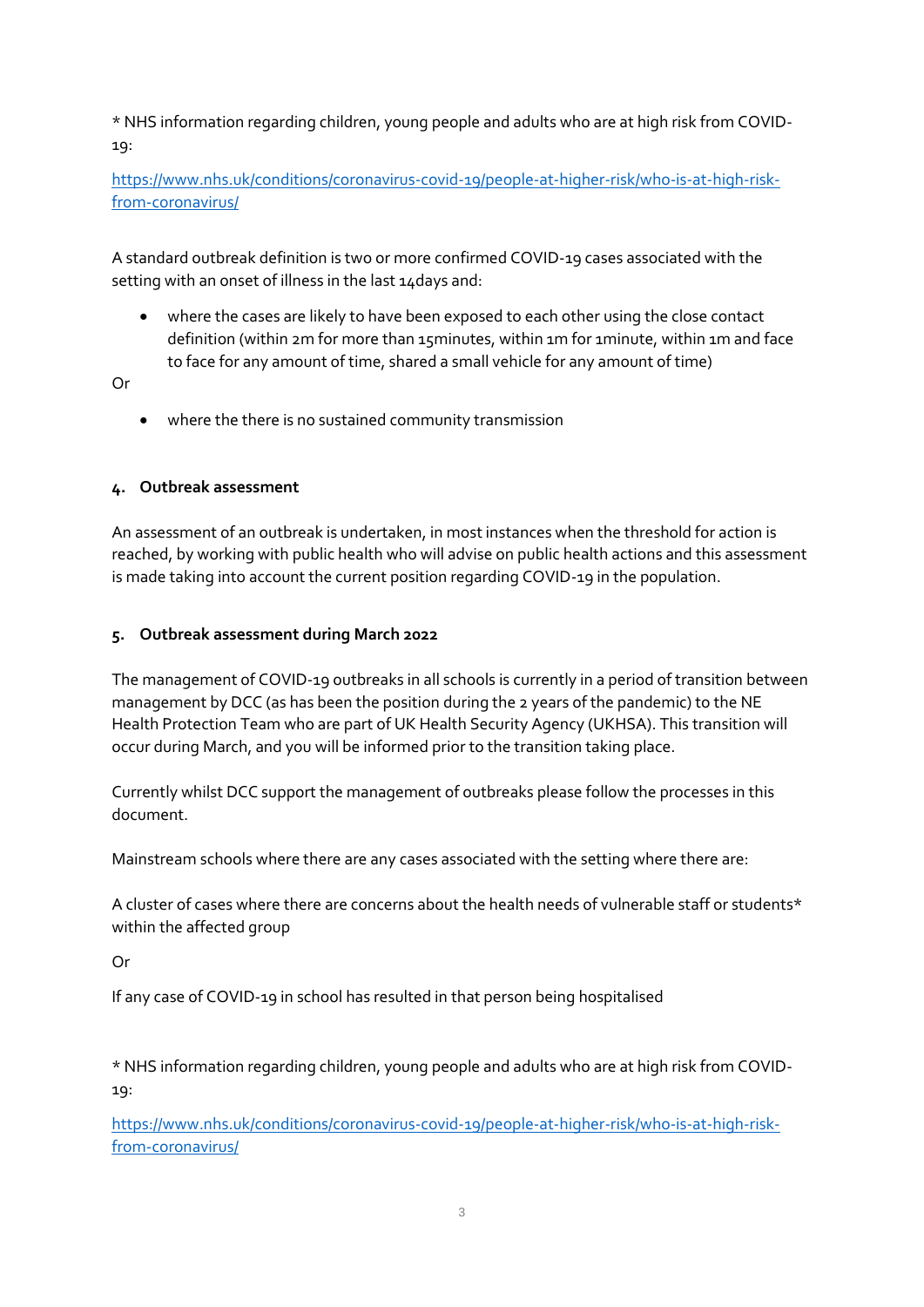Continue to report cases as usual and school will be directly supported by the public health team.

Mainstream schools without cases associated with the setting which are associated with a cohort where there are vulnerable staff or students OR without a case who is hospitalised are requested to assess their outbreak using the checklist provided at appendix 2

#### **6. Outbreak Management Plan Template**

All education and childcare settings should have outbreak management plans outlining how they would operate if any of the measures described below were recommended for their setting or area.

This includes how they would ensure every child, pupil or student receives the quantity and quality of education and care to which they are normally entitled.

Public Health Actions to be included:

#### **1) Prevention measures:**

Review the current COVID-19 risk assessment and ensure that all prevention measures are fully implemented. Where needed seek advice from your health and safety advisor.

Review individual risk assessments for staff and pupils who are at increased risk from COVID-19\* and for pregnant people\*\*. Where needed seek advice from your occupational health advisor and/or health and safety advisor.

\* NHS information regarding children, young people and adults who are at high risk from COVID-19:

[https://www.nhs.uk/conditions/coronavirus-covid-19/people-at-higher-risk/who-is-at-high-risk](https://www.nhs.uk/conditions/coronavirus-covid-19/people-at-higher-risk/who-is-at-high-risk-from-coronavirus/)[from-coronavirus/](https://www.nhs.uk/conditions/coronavirus-covid-19/people-at-higher-risk/who-is-at-high-risk-from-coronavirus/)

**\*\*** Coronavirus (COVID-19): advice for pregnant employees

[https://www.gov.uk/government/publications/coronavirus-covid-19-advice-for-pregnant](https://www.gov.uk/government/publications/coronavirus-covid-19-advice-for-pregnant-employees/coronavirus-covid-19-advice-for-pregnant-employees)[employees/coronavirus-covid-19-advice-for-pregnant-employees](https://www.gov.uk/government/publications/coronavirus-covid-19-advice-for-pregnant-employees/coronavirus-covid-19-advice-for-pregnant-employees)

#### **2) Face coverings**

Face coverings may need to be reintroduced for staff (all schools) and students (secondary age pupils/schools and colleges), and as previously there will be reasonable exemptions for their use.

This may include face coverings in communal areas (for pupils, students and staff) and/or classrooms (for both pupils, students and staff).

Please refer to the section covering face coverings in your current risk assessment.

#### **3) Testing:**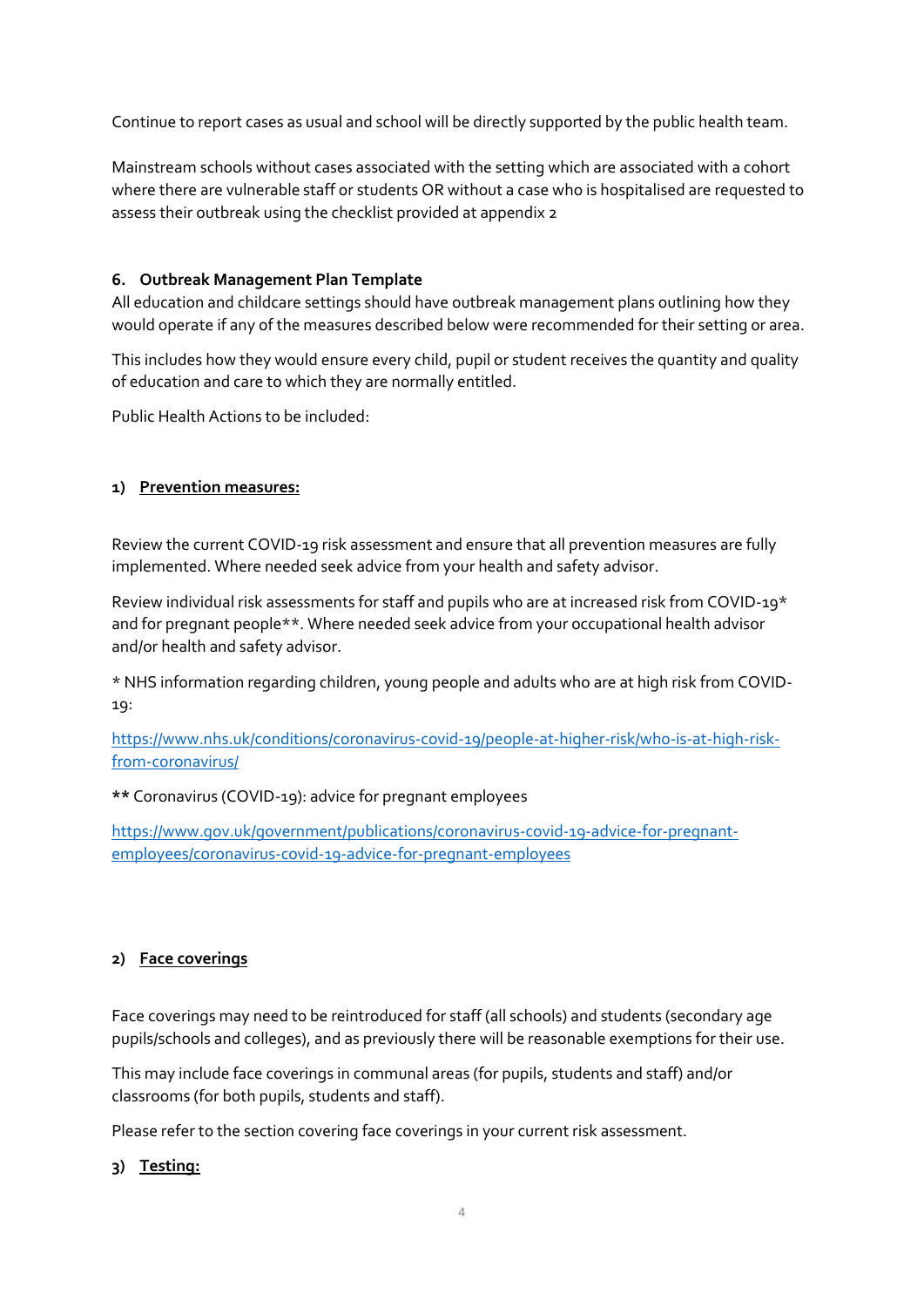Testing may be advised this may include:

Use of home LFD testing by staff (all schools) and pupils and students (secondary age pupils in schools and colleges).

In accordance with the testing guidance in the current risk assessment schools may be advised to:

Request use of home LFD testing by some staff (all schools) and pupils and students (secondary age pupils/schools and colleges) for a specified period, for example 7days.

Please refer to the section covering testing in your current risk assessment.

**And** 

Staff and Students for staff and students who are at higher risk are advised to take a PCR test and guidance indicates that the NHS will have sent PCR tests to their home to be used if they develop symptoms.

COVID-19: guidance for people whose immune system means they are at higher risk

Link: [https://www.gov.uk/government/publications/covid-19-guidance-for-people-whose-immune](https://www.gov.uk/government/publications/covid-19-guidance-for-people-whose-immune-system-means-they-are-at-higher-risk/covid-19-guidance-for-people-whose-immune-system-means-they-are-at-higher-risk)[system-means-they-are-at-higher-risk/covid-19-guidance-for-people-whose-immune-system](https://www.gov.uk/government/publications/covid-19-guidance-for-people-whose-immune-system-means-they-are-at-higher-risk/covid-19-guidance-for-people-whose-immune-system-means-they-are-at-higher-risk)[means-they-are-at-higher-risk](https://www.gov.uk/government/publications/covid-19-guidance-for-people-whose-immune-system-means-they-are-at-higher-risk/covid-19-guidance-for-people-whose-immune-system-means-they-are-at-higher-risk)

#### **4) Shielding**

People previously considered to be clinically extremely vulnerable (CEV) will not be advised to shield again.

Individuals previously identified as CEV are advised to continue to follow the guidance on how to stay safe and help prevent the spread of COVID-19. Individuals should consider advice from their health professional on whether additional precautions are right for them.

#### **5) Other activities**

A range of activities may be paused or restricted during an outbreak including:

- educational visits,
- residential educational visits,
- $\bullet$  open days,
- transition days,
- parental attendance and live performances.

#### **6) Attendance restrictions**

Settings should make sure their outbreak management plans cover the possibility they are advised to limit attendance, although this would be a measure of last resort.

High-quality remote education should be provided for all pupils or students not attending. In all circumstances, priority should continue to be given to vulnerable children and young people and children of critical workers to attend to their normal timetables.

#### **7) Safeguarding**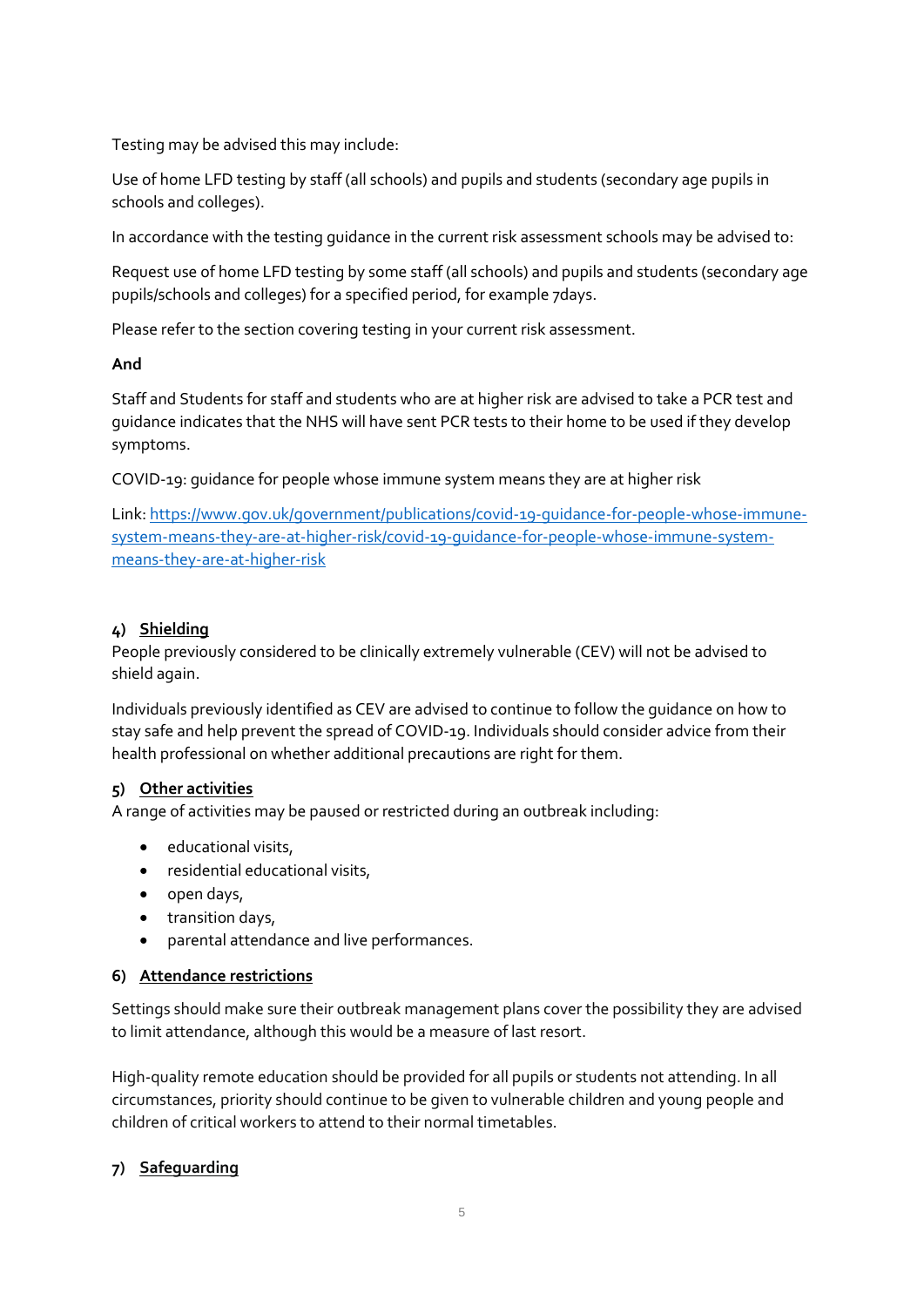Vulnerable children and young people who are self-isolating:

- notify their social worker (if they have one) and, for looked-after children, the virtual school head and agree with the social worker the best way to maintain contact and offer support.
- check if a vulnerable pupil is able to access remote education support, support them to access it (as far as possible) and regularly check if they are accessing remote education.
- keep in contact with them to check their wellbeing and refer onto other services if additional support is needed.

#### **8) Meals**

- The school will continue to provide meals or lunch parcels for pupils eligible for benefits-related free school meals while they are not attending school because of COVID-19 isolation guidelines.
- If parents/carers cannot collect these due to the need to 'isolate' as a result of a positive Covid test and/or shielding advice from the NHS – school will endeavour to deliver these, as long as it can be done safely.

#### **9) Education and support for pupils at home**

- All pupils that are required to stay at home and will receive remote education.
- We will aim to deliver remote education that meets the same quality and quantity of education that pupils would receive in school, as outlined in our remote learning policy, which is available on our school website. **All parents have been contacted regarding access to SeeSaw during November 2021 as a pre-emptive measure to ensure their child(ren) will be able to access any on-line provision.**

#### **10) Communications**

- Email/telephone will remain our first means of contact in the current climate.
- If children are unable to access school due to closures and/or restrictions, staff will make regular check-ups via telephone. If we are unable to contact parents via these means we will make welfare checks and failing this, we will follow our safeguarding policy as the welfare and safety of all of our children remains our highest priority.

#### **11) Contingency plans for staff and pupil absence**

 In the event that we do not have enough staff and are unable to fill these with appropriate professionals, we may have no option but to 'close' classes. This would however, be as a last resort.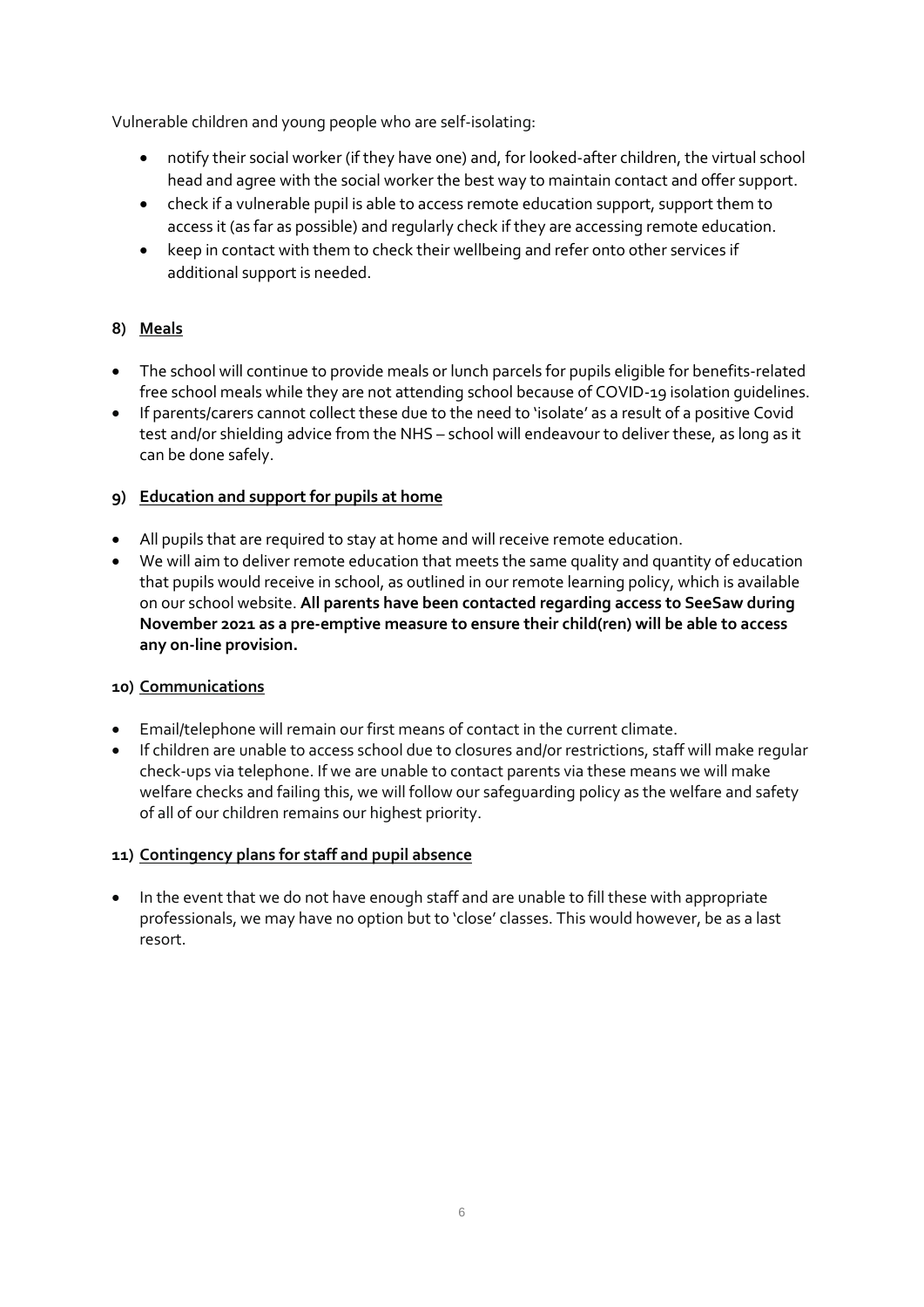#### **Appendix 1**

Mainstream Schools Reporting and Outbreak Management Process



#### **Appendix 2**

#### DCC check list for mainstream schools

This self-assessment checklist is for use by mainstream schools without cases associated with the setting who are hospitalised.

Mainstream schools where there are any cases associated with the setting who are hospitalised will continue to report cases as usual and will be supported by the public health team.

Please undertake this self-assessment also using the information in the current COVID-19 Cue Cards.

#### **1) Prevention measures:**

Review the current COVID-19 risk assessment and ensure that all prevention measures are fully implemented.

Consider:

- Increasing ventilation
- Increasing hand hygiene
- Increasing cleaning and in particular touch points including door handles
- Ensure social distancing as much as possible and particularly between staff, including in the staff room.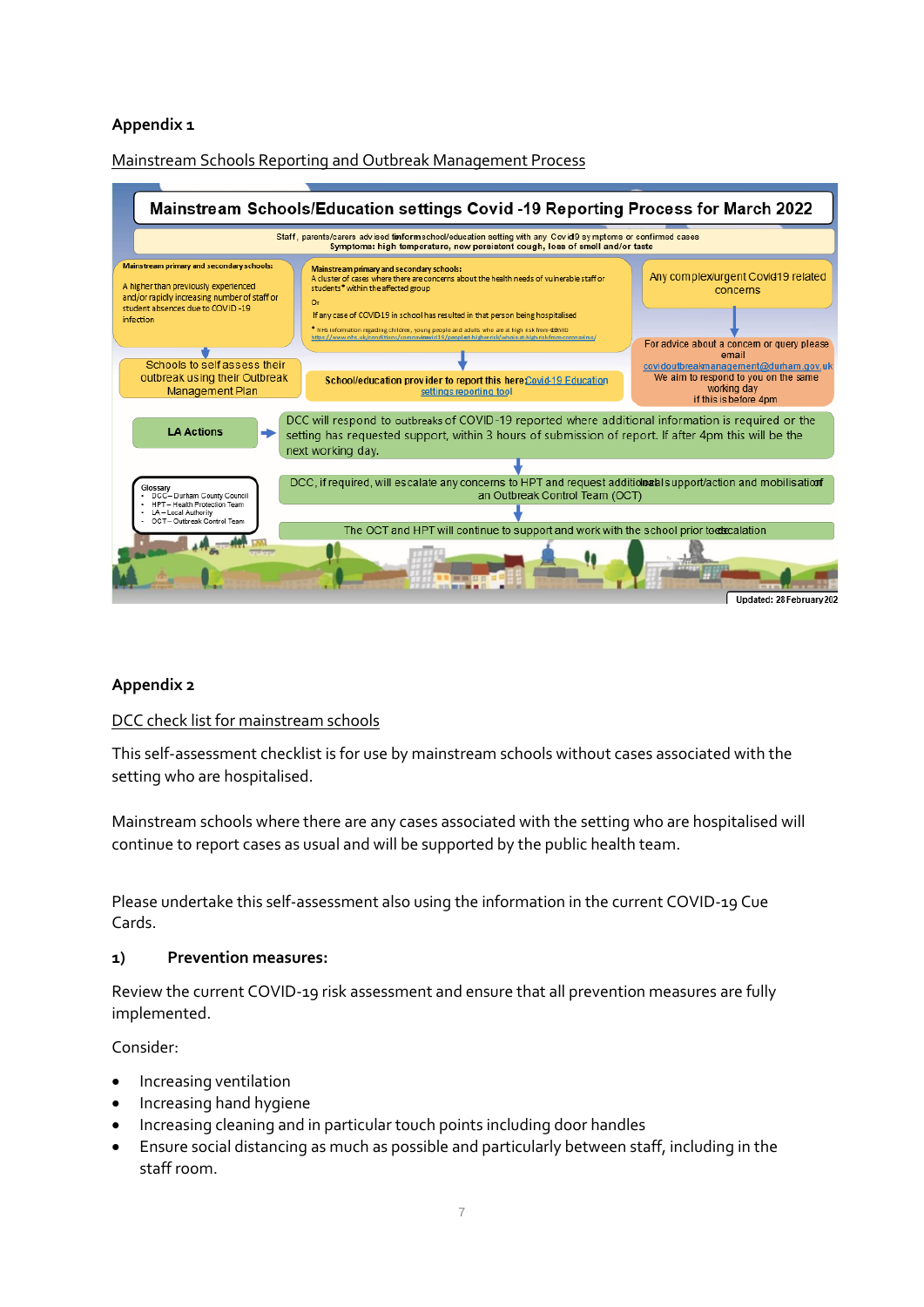- Where needed seek advice from your health and safety advisor.
- Review individual risk assessments for staff and pupils.
- Where needed seek advice from your occupational health advisor and/or health and safety advisor.

#### **3) Face coverings**

- Reintroduce the use of face coverings are in use in communal areas for all staff and visitors.
- Reintroduce the use of face coverings are in use in communal areas for all secondary school pupils.
- Reintroduce the use of face coverings in class by all staff in the cohorts with an outbreak.
- Reintroduce the use of face coverings in class by all secondary school pupils in the cohorts with an outbreak.
- As previously there will be reasonable exemptions for the use of face coverings.
- Please refer to the section covering face coverings in your current risk assessment.

#### **4) Testing:**

Reintroduce LFD testing in accordance with your outbreak management plan in the in the cohorts with an outbreak. This may include daily LFD testing for 7 days.

#### **5) Other activities**

Pause all non-essential activities during the outbreak including:

- educational visits
- residential educational visits
- live performances
- use of the school premises by other organisations.

Where possible move activities to a virtual format including:

- open days
- transition days
- parental meetings
- staff meetings
- assemblies

#### **6) Contact tracing**

You are not required to undertake routine contact tracing.